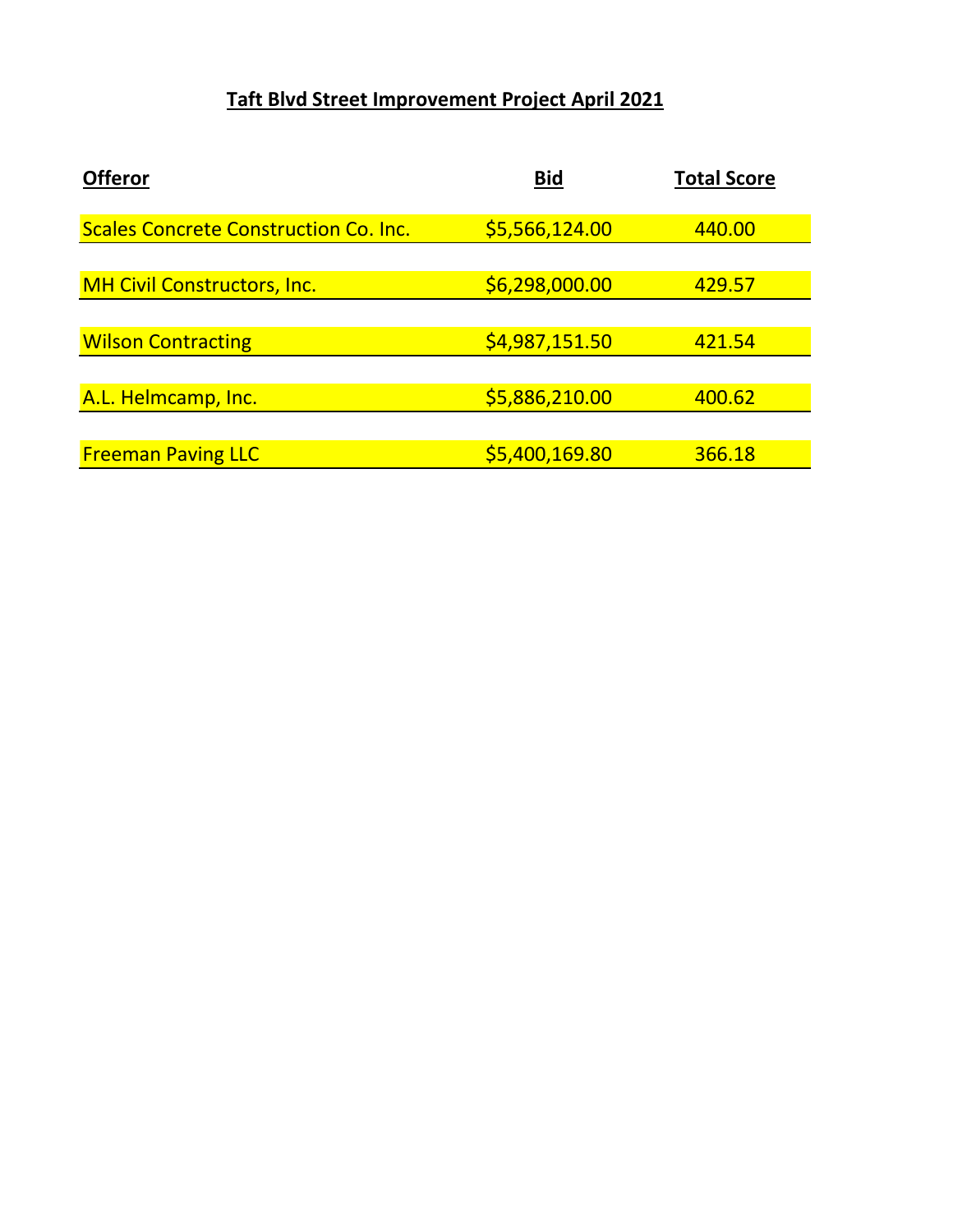## BID 21-04 TABULATION

|                                                               | <b>Taft Blvd Street Improvement Project</b><br>CWF19-100-11<br>Bid Date: March 13, 2021                                        |                                                                                                             |                            |                            |                             |                                   |                            |                                                             |                                    |                              |                                             |                            |
|---------------------------------------------------------------|--------------------------------------------------------------------------------------------------------------------------------|-------------------------------------------------------------------------------------------------------------|----------------------------|----------------------------|-----------------------------|-----------------------------------|----------------------------|-------------------------------------------------------------|------------------------------------|------------------------------|---------------------------------------------|----------------------------|
| <b>BASE BID</b><br>** ORDER OF BIDS FROM LOWEST TO HIGHEST ** |                                                                                                                                |                                                                                                             | <b>Wilson Contracting</b>  | Wichita Falls, TX          |                             | Freeman Paving, LLC<br>Vernon, TX |                            | Scales Concrete Construction Co., Inc.<br>Wichita Falls, TX | A.L. Helmcamp, Inc.<br>Buffalo, TX |                              | MH Civil Constructors, Inc.<br>Amarillo, TX |                            |
| Pay Item                                                      | <b>Description</b>                                                                                                             | Project<br>Unit<br><b>Totals</b>                                                                            | <b>Unit Price</b>          | Total                      | <b>Unit Price</b>           | Total                             | <b>Unit Price</b>          | Total                                                       | <b>Unit Price</b>                  | Total                        | <b>Unit Price</b>                           | Total                      |
|                                                               | Site Preparation & Mobilization                                                                                                | LS                                                                                                          | \$245,000.00               | \$245,000.00               | \$250,000.00                | \$250,000.00                      | \$200,000.00               | \$200,000.00                                                | \$275,000.00                       | \$275,000.00                 | \$303,133.00                                | \$303,133.00               |
| 2<br>$\overline{\mathbf{3}}$                                  | Stormwater Pollution Prevention<br><b>Traffic Control Plan &amp; Safety Measures</b>                                           | LS<br>$\mathbf{1}$<br>LS<br>1                                                                               | \$75,000.00<br>\$50,000.00 | \$75,000.00<br>\$50,000.00 | \$25,000.00<br>\$150,000.00 | \$25,000.00<br>\$150,000.00       | \$22,300.00<br>\$80,000.00 | \$22,300.00<br>\$80,000.00                                  | \$185,000.00<br>\$185,000.00       | \$185,000.00<br>\$185,000.00 | \$22,600.00<br>\$24,000.00                  | \$22,600.00<br>\$24,000.00 |
| $\overline{4}$                                                | Trench Safety Plan                                                                                                             | LF<br>451                                                                                                   | \$2.40                     | \$1,082.40                 | \$2.00                      | \$902.00                          | \$3.00                     | \$1,353.00                                                  | \$11.00                            | \$4,961.00                   | \$1.00                                      | \$451.00                   |
| 5                                                             | Remove & Dispose of Pavement                                                                                                   | SY<br>13,168                                                                                                | \$18.00                    | \$237,024.00               | \$12.50                     | \$164,600.00                      | \$15.00                    | \$197,520.00                                                | \$18.00                            | \$237,024.00                 | \$40.00                                     | \$526,720.00               |
| 6                                                             | Remove & Replace Street Signs                                                                                                  | EA<br>28                                                                                                    | \$250.00                   | \$7,000.00                 | \$120.00                    | \$3,360.00                        | \$800.00                   | \$22,400.00                                                 | \$580.00                           | \$16,240.00                  | \$540.00                                    | \$15,120.00                |
| $\overline{7}$                                                | Remove & Dispose of Pipe Bollards                                                                                              | EA<br>10                                                                                                    | \$20.00                    | \$200.00                   | \$75.00                     | \$750.00                          | \$35.00                    | \$350.00                                                    | \$400.00                           | \$4,000.00                   | \$540.00                                    | \$5,400.00                 |
| 8                                                             | Provide New Illumination Poles & Light Assemblies                                                                              | EA<br>$\mathbf{0}$                                                                                          | N/A<br>N/A                 | N/A                        | N/A                         | N/A<br>N/A                        | N/A<br>N/A                 | N/A<br>N/A                                                  | N/A<br>N/A                         | N/A<br>N/A                   | N/A<br>N/A                                  | N/A<br>N/A                 |
| 9<br>10                                                       | Connect New Illumination Poles for Electrical Service<br>Remove & Replace Light Pole, LED Fixtures Assemblies & Fittings       | EA<br>$\overline{0}$<br>EA<br>$\overline{1}$                                                                | \$5,000.00                 | N/A<br>\$5,000.00          | N/A<br>\$4,500.00           | \$4,500.00                        | \$8,100.00                 | \$8,100.00                                                  | \$13,000.00                        | \$13,000.00                  | \$10,000.00                                 | \$10,000.00                |
| 11                                                            | Remove Mailboxes & Replace with Standard USPS Mailboxes                                                                        | EA<br>8                                                                                                     | \$500.00                   | \$4,000.00                 | \$500.00                    | \$4,000.00                        | \$800.00                   | \$6,400.00                                                  | \$580.00                           | \$4,640.00                   | \$580.00                                    | \$4,640.00                 |
| 12                                                            | Remove & Dispose of Concrete Curb & Gutter                                                                                     | LF.<br>750                                                                                                  | \$3.00                     | \$2,250.00                 | \$65.00                     | \$48,750.00                       | \$3.00                     | \$2,250.00                                                  | \$25.00                            | \$18,750.00                  | \$16.00                                     | \$12,000.00                |
| 13                                                            | Remove & Dispose of Concrete Curb & Gutter Along Drainageway/Alley                                                             | LF<br>$35\,$                                                                                                | \$3.00                     | \$105.00                   | \$65.00                     | \$2,275.00                        | \$15.00                    | \$525.00                                                    | \$35.00                            | \$1,225.00                   | \$16.00                                     | \$560.00                   |
| 14                                                            | Remove & Dispose of Concrete Sidewalks                                                                                         | SY<br>193                                                                                                   | \$10.00                    | \$1,930.00                 | \$65.00                     | \$12,545.00                       | \$15.00                    | \$2,895.00                                                  | \$45.00                            | \$8,685.00                   | \$17.00                                     | \$3,281.00                 |
| 15                                                            | Remove & Dispose of Concrete Driveways                                                                                         | SY<br>2,021                                                                                                 | \$12.00                    | \$24,252.00                | \$18.00                     | \$36,378.00                       | \$15.00                    | \$30,315.00                                                 | \$50.00                            | \$101,050.00                 | \$17.00                                     | \$34,357.00                |
| 16<br>$17$                                                    | Remove & Dispose of Concrete Rip Rap<br>Remove & Dispose of Existing Concrete Drainage Flume                                   | SY<br>107<br>SY<br>$\mathbf{3}$                                                                             | \$15.00<br>\$15.00         | \$1,605.00<br>\$45.00      | \$50.00<br>\$4,000.00       | \$5,350.00<br>\$12,000.00         | \$17.00<br>\$17.00         | \$1,819.00<br>\$51.00                                       | \$45.00<br>\$300.00                | \$4,815.00<br>\$900.00       | \$17.00<br>\$17.00                          | \$1,819.00<br>\$51.00      |
| 18                                                            | Remove & Dispose of 8" Reinforced Concrete Storm Pipe                                                                          | LF<br>25                                                                                                    | \$22.00                    | \$550.00                   | \$20.00                     | \$500.00                          | \$21.00                    | \$525.00                                                    | \$11.00                            | \$275.00                     | \$26.00                                     | \$650.00                   |
| 19                                                            | Remove & Dispose of 12" Reinforced Concrete Storm Pipe                                                                         | LF.<br>100                                                                                                  | \$22.00                    | \$2,200.00                 | \$20.00                     | \$2,000.00                        | \$21.00                    | \$2,100.00                                                  | \$11.00                            | \$1,100.00                   | \$32.00                                     | \$3,200.00                 |
| 20                                                            | Remove & Dispose of 15" Reinforced Concrete Storm Pipe                                                                         | LF<br>47                                                                                                    | \$24.00                    | \$1,128.00                 | \$22.00                     | \$1,034.00                        | \$23.00                    | \$1,081.00                                                  | \$11.00                            | \$517.00                     | \$47.00                                     | \$2,209.00                 |
| 21                                                            | Remove & Dispose of 24" Reinforced Concrete Storm Pipe                                                                         | LF<br>51                                                                                                    | \$33.00                    | \$1,683.00                 | \$30.00                     | \$1,530.00                        | \$32.00                    | \$1,632.00                                                  | \$11.00                            | \$561.00                     | \$63.00                                     | \$3,213.00                 |
| 22                                                            | Remove & Dispose of 30" Reinforced Concrete Storm Pipe                                                                         | LF.<br>122                                                                                                  | \$44.00                    | \$5,368.00                 | \$41.00<br>\$48.00          | \$5,002.00                        | \$43.00                    | \$5,246.00                                                  | \$11.00                            | \$1,342.00                   | \$54.00                                     | \$6,588.00                 |
| 23<br>24                                                      | Remove & Dispose of 48" Reinforced Concrete Storm Pipe<br>Remove & Dispose of 15" Corrugated Metal Storm Pipe                  | $\mathsf{LF}% _{0}\left( t\right) \rightarrow\mathsf{LF}_{0}\left( t\right)$<br>74<br>LF.<br>25             | \$52.00<br>\$22.00         | \$3,848.00<br>\$550.00     | \$20.00                     | \$3,552.00<br>\$500.00            | \$50.00<br>\$21.00         | \$3,700.00<br>\$525.00                                      | \$16.00<br>\$11.00                 | \$1,184.00<br>\$275.00       | \$87.00<br>\$26.00                          | \$6,438.00<br>\$650.00     |
| 25                                                            | Remove & Dispose of 18" Corrugated Metal Storm Pipe                                                                            | LF<br>100                                                                                                   | \$22.00                    | \$2,200.00                 | \$20.00                     | \$2,000.00                        | \$21.00                    | \$2,100.00                                                  | \$11.00                            | \$1,100.00                   | \$32.00                                     | \$3,200.00                 |
| 26                                                            | Remove & Dispose of 24" Corrugated Metal Storm Pipe                                                                            | LF<br>65                                                                                                    | \$24.00                    | \$1,560.00                 | \$22.00                     | \$1,430.00                        | \$23.00                    | \$1,495.00                                                  | \$11.00                            | \$715.00                     | \$50.00                                     | \$3,250.00                 |
| $27\,$                                                        | Remove & Dispose of 4" PVC Drainage Pipe                                                                                       | LF<br>80                                                                                                    | \$22.00                    | \$1,760.00                 | \$20.00                     | \$1,600.00                        | \$21.00                    | \$1,680.00                                                  | \$11.00                            | \$880.00                     | \$15.00                                     | \$1,200.00                 |
| 28                                                            | Remove & Dispose of 6" PVC Drainage Pipe                                                                                       | LF.<br>5                                                                                                    | \$22.00                    | \$110.00                   | \$20.00                     | \$100.00                          | \$21.00                    | \$105.00                                                    | \$11.00                            | \$55.00                      | \$130.00                                    | \$650.00                   |
| 29                                                            | Remove & Dispose of 24" PVC Drainage Pipe                                                                                      | $\mathsf{LF}% _{0}\left( t\right) \rightarrow\mathsf{LF}_{0}\left( t\right)$<br>71<br>LF.<br>5 <sup>5</sup> | \$27.00                    | \$1,917.00                 | \$25.00<br>\$25.00          | \$1,775.00                        | \$26.00                    | \$1,846.00                                                  | \$11.00                            | \$781.00                     | \$31.00                                     | \$2,201.00                 |
| 30<br>31                                                      | Remove & Dispose of 15" HDPE Drainage Pipe<br>Remove & Dispose of 3' X 1' Reinforced Concrete Box Culvert                      | LF<br>60                                                                                                    | \$27.00<br>\$46.00         | \$135.00<br>\$2,760.00     | \$44.00                     | \$125.00<br>\$2,640.00            | \$26.00<br>\$46.00         | \$130.00<br>\$2,760.00                                      | \$11.00<br>\$60.00                 | \$55.00<br>\$3,600.00        | \$130.00<br>\$156.00                        | \$650.00<br>\$9,360.00     |
| 32                                                            | Remove & Dispose of 3' X 1.5' Reinforced Concrete Box Culvert                                                                  | LF<br>30                                                                                                    | \$49.00                    | \$1,470.00                 | \$46.00                     | \$1,380.00                        | \$48.00                    | \$1,440.00                                                  | \$60.00                            | \$1,800.00                   | \$177.00                                    | \$5,310.00                 |
| 33                                                            | Remove & Dispose of 4' X 4' Reinforced Concrete Box Culvert                                                                    | LF<br>32                                                                                                    | \$100.00                   | \$3,200.00                 | \$96.00                     | \$3,072.00                        | \$101.00                   | \$3,232.00                                                  | \$60.00                            | \$1,920.00                   | \$293.00                                    | \$9,376.00                 |
| 34                                                            | Remove & Dispose of Existing Reinforced 6' X 6' X 4' Concrete Junction Box                                                     | EA<br>$\overline{1}$                                                                                        | \$2,300.00                 | \$2,300.00                 | \$2,000.00                  | \$2,000.00                        | \$2,100.00                 | \$2,100.00                                                  | \$1,100.00                         | \$1,100.00                   | \$3,300.00                                  | \$3,300.00                 |
| 35                                                            | Remove & Dispose of Metal Beam Guardrail                                                                                       | 750<br>LF                                                                                                   | \$10.00                    | \$7,500.00                 | \$2.00                      | \$1,500.00                        | \$15.00                    | \$11,250.00                                                 | \$15.00                            | \$11,250.00                  | \$40.00                                     | \$30,000.00                |
| 36                                                            | Remove Existing 6" Water Line                                                                                                  | LF.<br>184<br>LF                                                                                            | \$38.00                    | \$6,992.00                 | \$36.50<br>\$35.00          | \$6,716.00<br>\$8,050.00          | \$39.00                    | \$7,176.00<br>\$8,510.00                                    | \$27.00                            | \$4,968.00                   | \$19.00                                     | \$3,496.00<br>\$1,150.00   |
| 37<br>38                                                      | Remove Existing 2" Water Line<br>Remove Existing Water Meter Vault                                                             | 230<br>EA<br>$\overline{1}$                                                                                 | \$37.00<br>\$1,575.00      | \$8,510.00<br>\$1,575.00   | \$1,500.00                  | \$1,500.00                        | \$37.00<br>\$1,600.00      | \$1,600.00                                                  | \$22.00<br>\$3,200.00              | \$5,060.00<br>\$3,200.00     | \$5.00<br>\$4,000.00                        | \$4,000.00                 |
| 39                                                            | <b>Construct New Water Meter Vault</b>                                                                                         | EA<br>1                                                                                                     | \$22,575.00                | \$22,575.00                | \$21,500.00                 | \$21,500.00                       | \$22,600.00                | \$22,600.00                                                 | \$22,000.00                        | \$22,000.00                  | \$39,000.00                                 | \$39,000.00                |
| 40                                                            | Remove & Reuse & Relocate Rock Rip Rap                                                                                         | SY<br>120                                                                                                   | \$75.00                    | \$9,000.00                 | \$125.00                    | \$15,000.00                       | \$140.00                   | \$16,800.00                                                 | \$35.00                            | \$4,200.00                   | \$113.00                                    | \$13,560.00                |
| 41                                                            | Tree, Shrub & Vegetative Removal                                                                                               | <b>LS</b><br>1                                                                                              | \$30,000.00                | \$30,000.00                | \$25,000.00                 | \$25,000.00                       | \$40,000.00                | \$40,000.00                                                 | \$100,000.00                       | \$100,000.00                 | \$23,000.00                                 | \$23,000.00                |
| 42                                                            | Remove 6" Water Line Plug                                                                                                      | EA<br>$\overline{2}$                                                                                        | \$510.00                   | \$1,020.00                 | \$500.00                    | \$1,000.00                        | \$530.00                   | \$1,060.00                                                  | \$550.00                           | \$1,100.00                   | \$2,000.00                                  | \$4,000.00                 |
| 43<br>44                                                      | Remove 8" Water Line Plug<br>Connect to Existing 6" Water Line                                                                 | EA<br>$\overline{2}$<br>EA<br>$\overline{2}$                                                                | \$510.00<br>\$3,150.00     | \$1,020.00<br>\$6,300.00   | \$500.00<br>\$3,000.00      | \$1,000.00<br>\$6,000.00          | \$530.00<br>\$3,200.00     | \$1,060.00<br>\$6,400.00                                    | \$550.00<br>\$1,100.00             | \$1,100.00<br>\$2,200.00     | \$2,100.00<br>\$2,300.00                    | \$4,200.00<br>\$4,600.00   |
| 45                                                            | Connect to Existing 8" Water Line                                                                                              | EA<br>$\overline{2}$                                                                                        | \$3,150.00                 | \$6,300.00                 | \$3,000.00                  | \$6,000.00                        | \$3,200.00                 | \$6,400.00                                                  | \$1,300.00                         | \$2,600.00                   | \$2,400.00                                  | \$4,800.00                 |
| 46                                                            | Installation of 6" Pressure Class 150 C-900 PVC DR 18 Water Pipe                                                               | LF<br>973                                                                                                   | \$50.00                    | \$48,650.00                | \$47.75                     | \$46,460.75                       | \$50.00                    | \$48,650.00                                                 | \$68.00                            | \$66,164.00                  | \$43.00                                     | \$41,839.00                |
| 47                                                            | Installation of 8" Pressure Class 150 C-900 PVC DR 18 Water Pipe                                                               | 1,176<br>LF                                                                                                 | \$55.60                    | \$65,385.60                | \$53.05                     | \$62,386.80                       | \$56.00                    | \$65,856.00                                                 | \$75.00                            | \$88,200.00                  | \$51.00                                     | \$59,976.00                |
| 48                                                            | Installation of 12" Steel Casing Pipe                                                                                          | LF<br>30                                                                                                    | \$255.00                   | \$7,650.00                 | \$243.00                    | \$7,290.00                        | \$260.00                   | \$7,800.00                                                  | \$370.00                           | \$11,100.00                  | \$170.00                                    | \$5,100.00                 |
| 49<br>50                                                      | Installation of 6" Gate Valve & Box<br>Installation of 8" Gate Valve & Box                                                     | EA<br>$6\overline{6}$<br>EA<br>6                                                                            | \$1,050.00<br>\$1,365.00   | \$6,300.00<br>\$8,190.00   | \$1,000.00<br>\$1,300.00    | \$6,000.00<br>\$7,800.00          | \$1,050.00<br>\$1,400.00   | \$6,300.00<br>\$8,400.00                                    | \$1,100.00<br>\$1,500.00           | \$6,600.00<br>\$9,000.00     | \$1,300.00<br>\$1,900.00                    | \$7,800.00<br>\$11,400.00  |
| 51                                                            | <b>Relocate Water Meters</b>                                                                                                   | EA<br>$15\,$                                                                                                | \$787.00                   | \$11,805.00                | \$750.00                    | \$11,250.00                       | \$800.00                   | \$12,000.00                                                 | \$850.00                           | \$12,750.00                  | \$1,100.00                                  | \$16,500.00                |
| 52                                                            | Relocate Water Valves & Boxes                                                                                                  | EA<br>9                                                                                                     | \$257.00                   | \$2,313.00                 | \$245.00                    | \$2,205.00                        | \$300.00                   | \$2,700.00                                                  | \$550.00                           | \$4,950.00                   | \$1,000.00                                  | \$9,000.00                 |
| 53                                                            | Relocate & Adjust Fire Hydrant                                                                                                 | EA<br>4                                                                                                     | \$5,250.00                 | \$21,000.00                | \$5,000.00                  | \$20,000.00                       | \$5,300.00                 | \$21,200.00                                                 | \$2,100.00                         | \$8,400.00                   | \$3,200.00                                  | \$12,800.00                |
| 54                                                            | Adiust Sanitary Sewer Cleanout Height                                                                                          | EA<br>$\overline{1}$                                                                                        | \$682.00                   | \$682.00                   | \$650.00                    | \$650.00                          | \$700.00                   | \$700.00                                                    | \$550.00                           | \$550.00                     | \$800.00                                    | \$800.00                   |
| 55                                                            | <b>Construct Long Water Service Connection</b>                                                                                 | EA<br>$\overline{2}$                                                                                        | \$3,885.00                 | \$7,770.00                 | \$3,700.00                  | \$7,400.00                        | \$3,900.00                 | \$7,800.00                                                  | \$2,600.00                         | \$5,200.00                   | \$2,000.00                                  | \$4,000.00                 |
| 56<br>$57\,$                                                  | Adjust Sanitary Sewer Manhole Height<br>4' X 2' Precast Reinforced Concrete Box (                                              | EA<br>23<br>LF<br>16                                                                                        | \$306.00<br>\$504.00       | \$7,038.00<br>\$8,064.00   | \$300.00<br>\$480.00        | \$6,900.00<br>\$7,680.00          | \$315.00<br>\$504.00       | \$7,245.00<br>\$8,064.00                                    | \$1,100.00<br>\$350.00             | \$25,300.00<br>\$5,600.00    | \$500.00<br>\$550.00                        | \$11,500.00<br>\$8,800.00  |
| 58                                                            | 5' X 2' Precast Reinforced Concrete Box Culvert                                                                                | LF.<br>104                                                                                                  | \$525.00                   | \$54,600.00                | \$500.00                    | \$52,000.00                       | \$525.00                   | \$54,600.00                                                 | \$450.00                           | \$46,800.00                  | \$670.00                                    | \$69,680.00                |
| 59                                                            | 6' X 3' Precast Reinforced Concrete Box Culvert                                                                                | LF<br>16                                                                                                    | \$787.00                   | \$12,592.00                | \$800.00                    | \$12,800.00                       | \$840.00                   | \$13,440.00                                                 | \$590.00                           | \$9,440.00                   | \$800.00                                    | \$12,800.00                |
| 60                                                            | 7' X 4' Precast Reinforced Concrete Box Culvert                                                                                | LF.<br>58                                                                                                   | \$1,260.00                 | \$73,080.00                | \$1,300.00                  | \$75,400.00                       | \$1,470.00                 | \$85,260.00                                                 | \$790.00                           | \$45,820.00                  | \$1,000.00                                  | \$58,000.00                |
| 61                                                            | Concrete Headwall on 4' X 2' Reinforced Concrete Box Culverts                                                                  | EA<br>$\overline{2}$                                                                                        | \$6,500.00                 | \$13,000.00                | \$8,500.00                  | \$17,000.00                       | \$8,400.00                 | \$16,800.00                                                 | \$12,000.00                        | \$24,000.00                  | \$6,200.00                                  | \$12,400.00                |
| 62                                                            | Concrete Headwall on 5' X 2' Reinforced Concrete Box Culverts                                                                  | EA<br>$\overline{2}$                                                                                        | \$7,000.00                 | \$14,000.00                | \$10,000.00                 | \$20,000.00                       | \$10,200.00                | \$20,400.00                                                 | \$11,000.00                        | \$22,000.00                  | \$6,400.00                                  | \$12,800.00                |
| 63<br>64                                                      | Concrete Headwall on 6' X 3' Reinforced Concrete Box Culverts<br>Concrete Headwall on 7' X 4' Reinforced Concrete Box Culverts | EA<br>$\overline{2}$                                                                                        | \$8,500.00<br>N/A          | \$17,000.00<br>N/A         | \$18,000.00<br>N/A          | \$36,000.00<br>N/A                | \$12,400.00<br>N/A         | \$24,800.00<br>N/A                                          | \$22,000.00<br>N/A                 | \$44,000.00<br>N/A           | \$8,000.00<br>N/A                           | \$16,000.00<br>N/A         |
| 65                                                            | Concrete Headwall PW-2 on 7' X 4' Reinforced Concrete Box Culverts                                                             | EA<br>$\overline{0}$<br>EA<br>1                                                                             | \$10,500.00                | \$10,500.00                | \$20,000.00                 | \$20,000.00                       | \$15,800.00                | \$15,800.00                                                 | \$16,000.00                        | \$16,000.00                  | \$8,000.00                                  | \$8,000.00                 |
| 66                                                            | Concrete Headwall SW-O on 7' X 4' Reinforced Concrete Box Culverts                                                             | EA<br>$\overline{1}$                                                                                        | \$14,500.00                | \$14,500.00                | \$20,000.00                 | \$20,000.00                       | \$16,500.00                | \$16,500.00                                                 | \$17,000.00                        | \$17,000.00                  | \$8,000.00                                  | \$8,000.00                 |
| 67                                                            | 12" Reinforced Concrete Pipe Class III                                                                                         | LF.<br>40                                                                                                   | \$138.00                   | \$5,520.00                 | \$132.00                    | \$5,280.00                        | \$140.00                   | \$5,600.00                                                  | \$60.00                            | \$2,400.00                   | \$390.00                                    | \$15,600.00                |
| 68                                                            | 18" Reinforced Concrete Pipe Class III                                                                                         | LF.<br>1,152                                                                                                | \$206.00                   | \$237,312.00               | \$205.00                    | \$236,160.00                      | \$231.00                   | \$266,112.00                                                | \$80.00                            | \$92,160.00                  | \$240.00                                    | \$276,480.00               |
| 69                                                            | Concrete Safety End Treatments (3:1) for 18" Reinforced Concrete Pipe Class III                                                | EA<br>4                                                                                                     | \$3,570.00                 | \$14,280.00                | \$3,400.00                  | \$13,600.00                       | \$3,570.00                 | \$14,280.00                                                 | \$1,100.00                         | \$4,400.00                   | \$4,500.00                                  | \$18,000.00                |